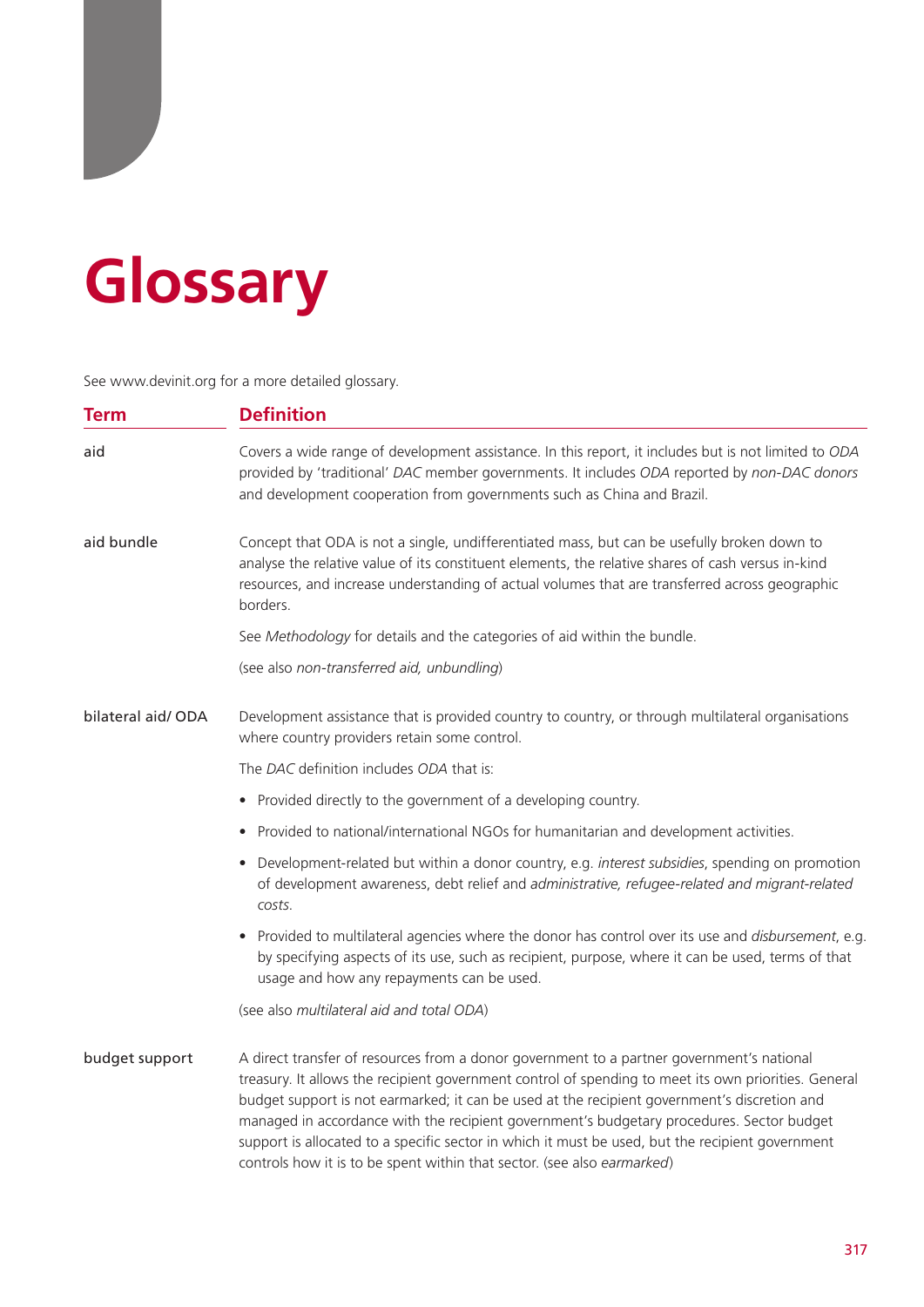| <b>Term</b>         | <b>Definition</b>                                                                                                                                                                                                                                                                                                                                                                                                                                                                                                                                                                               |  |
|---------------------|-------------------------------------------------------------------------------------------------------------------------------------------------------------------------------------------------------------------------------------------------------------------------------------------------------------------------------------------------------------------------------------------------------------------------------------------------------------------------------------------------------------------------------------------------------------------------------------------------|--|
| cash transfers      | Cash transfers are direct, regular and predictable non-contributory cash payments that help<br>poor and vulnerable households to raise and smooth incomes. The term encompasses a range of<br>instruments (e.g. Social pensions, child grants or public works programmes) and a spectrum of<br>design, implementation and financing options. Source: DFID                                                                                                                                                                                                                                       |  |
| channel of delivery | The channel of delivery is the 'first-level recipient' of ODA – the implementing partner. There may<br>be multiple levels of implementation, e.g. the donor agency hires a national implementer, who in<br>turn hires a local implementer. This level of detail is not reported in aggregate DAC figures.                                                                                                                                                                                                                                                                                       |  |
| commercial flows    | In this report, FDI, portfolio equity and long and short term loans.                                                                                                                                                                                                                                                                                                                                                                                                                                                                                                                            |  |
| commitments         | For ODA, firm written obligations, backed by an appropriation or availability of the necessary funds<br>to provide resources of a specified amount under specified financial terms and conditions to a<br>recipient country or a multilateral agency. The whole (total) value of a commitment is reported in<br>the year in which it was made even in cases where the accompanying disbursements will be made<br>over a number of years. (see also disbursements) [Source: OECD glossary of statistical terms]                                                                                  |  |
| concessionality     | Loans are concessional when lending conditions benefits the borrower compared with a loan from<br>the market. These benefits can include longer repayment periods, grace period (before repayments<br>have to begin), or in the interest rate. The latter is a discount (reduction) compared with commercial<br>interest rates. Such concessions are typically provided directly by a government agency or, for a<br>commercial loan, as a government grant to a lending bank. [Source: OECD glossary of statistical<br>terms] Lenders may accept in-kind repayments from developing countries. |  |
| core (funding)      | Donor contributions to multilateral development organisations that is pooled and used to meet<br>those organisations' running and programme costs. No restrictions on the use of this funding are<br>permitted (or it is classified as bilateral ODA). This means that the link to the specific donor is lost.<br>Most UN agencies receive core funding from donor governments (the World Food Programme as a<br>notable exception). Donor governments also provide core funding to NGOs, research institutes and<br>other private bodies.                                                      |  |
| corporate giving    | Includes direct giving for international development from a private profit-making company,<br>including matching gift schemes, or giving through corporate foundations tied to a company.                                                                                                                                                                                                                                                                                                                                                                                                       |  |
| debt relief         | Granted by DAC donors and multilateral institutions to developing countries can be counted as<br>ODA. While recipients may benefit, this form of aid does not represent a new transfer of resources<br>to the developing country. A large proportion of debt forgiven normally represents accumulated<br>interest on past loans.                                                                                                                                                                                                                                                                |  |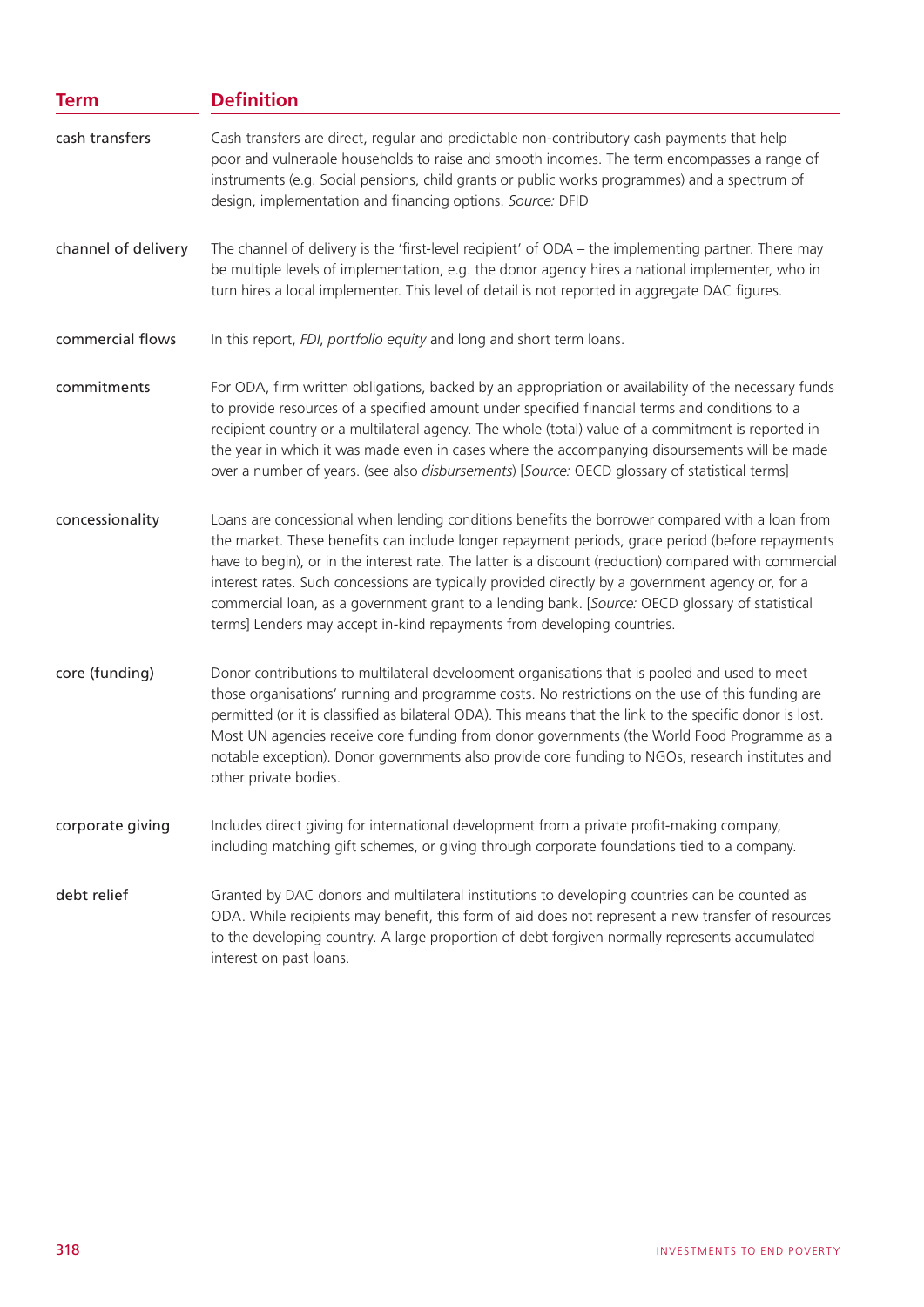| <b>Term</b>                                                                   | <b>Definition</b>                                                                                                                                                                                                                                                                                                                                                                                                                                                                                                                                                                                                                                                                                                                                                              |  |  |
|-------------------------------------------------------------------------------|--------------------------------------------------------------------------------------------------------------------------------------------------------------------------------------------------------------------------------------------------------------------------------------------------------------------------------------------------------------------------------------------------------------------------------------------------------------------------------------------------------------------------------------------------------------------------------------------------------------------------------------------------------------------------------------------------------------------------------------------------------------------------------|--|--|
| Development<br>Assistance<br>Committee (DAC)                                  | A specialised committee of the OECD, the main body handling issues relating to cooperation with<br>developing countries. It is made up of senior officials from 25 member governments and the<br>European Union, with the Development Co-operation Directorate acting as its secretariat.                                                                                                                                                                                                                                                                                                                                                                                                                                                                                      |  |  |
|                                                                               | Country members are: Australia, Austria, Belgium, Canada, Czech Republic, Denmark, Finland,<br>France, Germany, Greece, Iceland, Ireland, Italy, Japan, Korea, Luxembourg, the Netherlands, New<br>Zealand, Norway, Portugal, Spain, Sweden, Switzerland, the United Kingdom and the United States.<br>The Czech Republic and Iceland joined in 2013. They were not members in 2011, the year for which<br>the majority of the data in this report refers, so they are classed in this report under their previous<br>non-DAC donor status.                                                                                                                                                                                                                                    |  |  |
|                                                                               | Non-DAC donors which are OECD members have full observer status and participate in DAC<br>meetings. Turkey has applied for DAC membership. The World Bank, the IMF and the UNDP also<br>have permanent observer status (see www.oecd.org/dac/developmentassistancecommitteedac.htm).                                                                                                                                                                                                                                                                                                                                                                                                                                                                                           |  |  |
| development<br>cooperation from<br>government<br>providers outside<br>the DAC | While DAC members are important providers, development cooperation is provided by a range<br>of official (government) providers beyond the DAC. This may be directly to countries or through<br>international organisations. These providers adopt their own definitions that do not necessarily<br>align with ODA. Some of these countries have been providing development cooperation since the<br>1950s, creating their own institutions, procedures, relationships and standards.                                                                                                                                                                                                                                                                                          |  |  |
| development<br>finance institutions<br>(DFIs)                                 | Occupy an intermediary space between public aid and private investment, providing a range of<br>financing instruments to public and private institutions in developing countries. Although they<br>mostly work under a mandate of fostering economic growth and development, they are often<br>distinct from aid agencies through their focus on profitable investment and operations according to<br>market rules. Their main objective is often to support and catalyse private investment in developing<br>countries where access to capital markets is limited, using loans, equity and guarantees as well as<br>other risk mitigation instruments. They vary widely in structure and organisation, from national<br>bilateral to regional/sub-regional/multilateral DFIs. |  |  |
| disbursements                                                                 | For ODA, this is defined as money and other resources that a donor has spent, although it also<br>includes activities such as debt relief where no additional spending takes place. Aid in kind can<br>be counted as disbursed at time of purchase, receipt or transfer. The term is also used in national<br>accounts and other reports that notify expenditures by providers of development cooperation<br>outside the OECD DAC (see also commitments).                                                                                                                                                                                                                                                                                                                      |  |  |
| earmarked<br>(funding)                                                        | Where restrictions are placed on the use of assistance by a donor, such as pre-allocating to specific<br>projects, sectors, regions or countries. These restrictions can range from global themes to allocation<br>for spending on specific goods or services to a particular recipient group within a specified<br>timeframe.                                                                                                                                                                                                                                                                                                                                                                                                                                                 |  |  |
|                                                                               | Any ODA to multilateral organisations that has such conditions attached is deemed bilateral ODA<br>(see also bilateral ODA, multilateral ODA, core funding).                                                                                                                                                                                                                                                                                                                                                                                                                                                                                                                                                                                                                   |  |  |
| eligible recipients<br>(of ODA)                                               | Currently the 148 countries or territories on the OECD List of Aid Recipients, which the DAC has<br>defined as eligible to receive ODA. This definition is revised every three years, with the next review<br>in 2014. Countries that have been above the World Bank's high-income country threshold for three<br>years in a row at review time are removed from this list. G8 member countries are also ineligible,<br>as are EU members and countries which are prospective EU members with a firm entry date for<br>accession. (see www.oecd.org/dac/stats/daclistofodarecipients.htm)                                                                                                                                                                                      |  |  |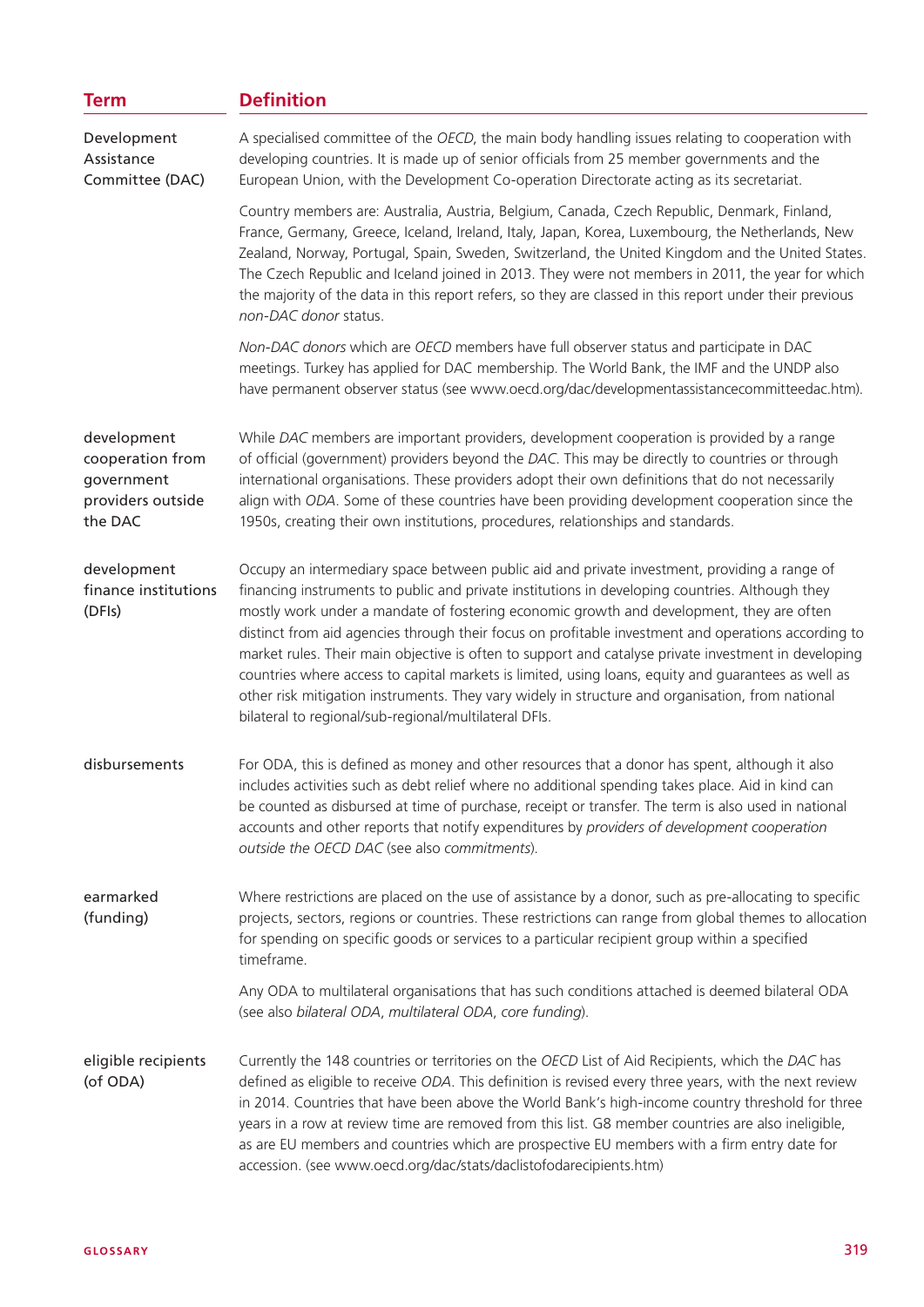| EU-15 refers to the European Union member countries prior to the accession of ten countries (EU-<br>10) in 2004. The EU-15 comprises: Austria, Belgium, Denmark, Finland, France, Germany, Greece,<br>Ireland, Italy, Luxembourg, Netherlands, Portugal, Spain, Sweden, and the United Kingdom. The<br>EU-10 comprise: Cyprus, Czech Republic, Estonia, Hungary, Latvia, Lithuania, Malta, Poland,<br>Slovakia and Slovenia. EU-12 includes Bulgaria and Romania which joined in 2007.                                                                                                                                                                                                                                                                            |  |  |  |
|-------------------------------------------------------------------------------------------------------------------------------------------------------------------------------------------------------------------------------------------------------------------------------------------------------------------------------------------------------------------------------------------------------------------------------------------------------------------------------------------------------------------------------------------------------------------------------------------------------------------------------------------------------------------------------------------------------------------------------------------------------------------|--|--|--|
| In this report this term refers to income poverty measured against the \$1.25 a day (PPP 2005)<br>threshold, particularly in relation to the goal of ending poverty on this definition by 2030 as an<br>initial step towards addressing multidimensional poverty and poverty compared with higher income<br>thresholds, such as \$2 a day (PPP 2005).                                                                                                                                                                                                                                                                                                                                                                                                             |  |  |  |
| A cross-border investment that acquires a lasting interest in the company (and country) being<br>invested in. Such investments result in a 10% or greater level of ownership of or control over<br>the asset being invested in. Net FDI data subtract disinvestments (sale of investments) from new<br>investments.                                                                                                                                                                                                                                                                                                                                                                                                                                               |  |  |  |
| There is no single legal definition of foundation accepted across countries. The generally accepted<br>definition of 'foundations' meets the following four criteria: non-governmental; non-profit; self-<br>managed by its own trustees and directors; and promotes social, educational, charitable or other<br>activities serving the common welfare. A distinction is generally made between private and public<br>foundations. A private foundation possesses a principal fund of its own, while a public foundation,<br>sometimes called charitable foundation, raises funds from multiple sources, including private and<br>official sources. While trusts are similar to foundations, they can be used for commercial as well as<br>charitable activities. |  |  |  |
| In this report, used to designate public foundations, private foundations or charitable trusts<br>involved in PDA. (see also corporate giving)                                                                                                                                                                                                                                                                                                                                                                                                                                                                                                                                                                                                                    |  |  |  |
| The Group of Twenty (G20) has declared itself "the premier forum for international cooperation on<br>the most important issues of the global economic and financial agenda". It exists to promote policy<br>coordination between members for global economic stability and sustainable growth, regulations<br>to reduce risk and prevent future crises, and modernise the international financial architecture.                                                                                                                                                                                                                                                                                                                                                   |  |  |  |
| The G20 brings together finance ministers and central bank governors from 19 countries:<br>Argentina, Australia, Brazil, Canada, China, France, Germany, India, Indonesia, Italy, Japan, the<br>Republic of Korea, Mexico, Russia, Saudi Arabia, South Africa, Turkey, the United Kingdom, the<br>United States of America. The European Union is also a member. Meetings at leader level have<br>taken place since 2008.                                                                                                                                                                                                                                                                                                                                         |  |  |  |
| Like the G8, the presidency of the G20 rotates among its members: Russia holds the 2013<br>presidency, while Australia will hold the presidency in 2014.                                                                                                                                                                                                                                                                                                                                                                                                                                                                                                                                                                                                          |  |  |  |
| A G20 Development Working Group was established in June 2010 with G20 leaders adopting<br>the Seoul Development Consensus in November 2010. The G20 published the St. Petersburg<br>Accountability Report in September 2013 to measure progress on development commitments,<br>alongside a development outlook.                                                                                                                                                                                                                                                                                                                                                                                                                                                   |  |  |  |
|                                                                                                                                                                                                                                                                                                                                                                                                                                                                                                                                                                                                                                                                                                                                                                   |  |  |  |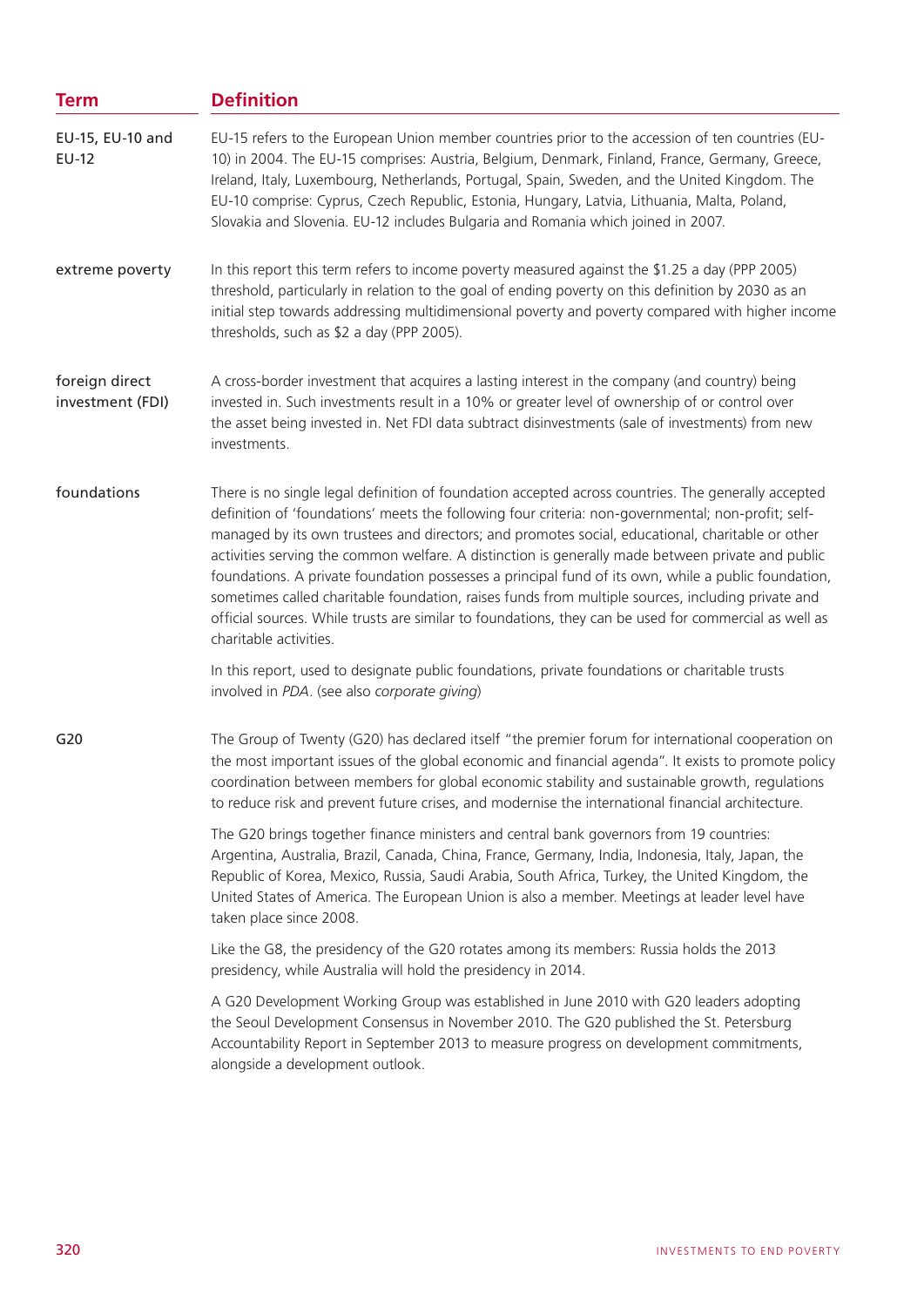| <b>Term</b>                     | <b>Definition</b>                                                                                                                                                                                                                                                                                                                                                                                                                                                                                                                                                                                                                                                           |  |  |  |
|---------------------------------|-----------------------------------------------------------------------------------------------------------------------------------------------------------------------------------------------------------------------------------------------------------------------------------------------------------------------------------------------------------------------------------------------------------------------------------------------------------------------------------------------------------------------------------------------------------------------------------------------------------------------------------------------------------------------------|--|--|--|
| G8, G7                          | The Group of Eight developed economies (Canada, France, Germany, Italy, Japan, Russia, the<br>United Kingdom and the United States) holds annual summits and other events organised by an<br>agenda-setting presidency. This rotates among members: the UK holds the presidency in 2013,<br>while Russia will in 2014. The G8 generally focuses on global issues, including economic growth,<br>crisis management, security and terrorism and energy.                                                                                                                                                                                                                       |  |  |  |
|                                 | The Group of Seven, or G7, is a group of finance ministers from Canada, France, Germany, Italy,<br>Japan, the United Kingdom and the United States, which meets several times a year to discuss<br>economic issues. Russia is not a member of this grouping.                                                                                                                                                                                                                                                                                                                                                                                                                |  |  |  |
| global public goods             | Global public goods are important for development and poverty-reduction. They can be<br>commodities, resources, services, systems of rules or policy regimes with substantial cross-border<br>externalities that can be produced in sufficient supply only through cooperation and collective<br>action by developed and developing countries. [Source: World Bank]                                                                                                                                                                                                                                                                                                         |  |  |  |
| grants                          | Transfers made in cash, goods or services for which no repayment is required. Activities that do not<br>involve a transfer of resources, such as imputed student costs and debt relief, are also counted as<br>grants in the ODA statistics.                                                                                                                                                                                                                                                                                                                                                                                                                                |  |  |  |
| gross domestic<br>product (GDP) | A measure of economic output often used as an indicator of relative wellbeing. It includes only<br>economic production (or 'value-added') within a territorial unit (see GNI).                                                                                                                                                                                                                                                                                                                                                                                                                                                                                              |  |  |  |
| gross national<br>income (GNI)  | A measure of economic output often used as an indicator of relative wellbeing. In addition to<br>GDP, this measure includes income received from other countries (interest or dividends), less similar<br>payments made to other countries. For example, profits of a UK-owned company operating in India<br>will contribute to UK GNI (but not UK GDP) and India's GDP (but not India's GNI).                                                                                                                                                                                                                                                                              |  |  |  |
|                                 | GNI has particular significance as it is often used as a yardstick of donor ODA commitments,<br>as an indicator of commitment to development. ODA spending is divided by GNI to arrive at a<br>percentage figure. The origins of this measure are in the 1969 Pearson Commission on International<br>Development. It recommended that governments should aim to provide 0.7% of their gross<br>national product (GNP, which should be equivalent to GNI) as aid. This aspiration was endorsed by<br>UN members. Governments have variously committed to 0.7% with a specific target, such as the<br>UK (in 2013) and the EU-15 (by 2015), or to other ratios of GNI as aid. |  |  |  |
| gross ODA                       | Total ODA given or received, without deducting repayment of the principal (original amount) of<br>ODA loans (see net ODA).                                                                                                                                                                                                                                                                                                                                                                                                                                                                                                                                                  |  |  |  |
|                                 | For donor ODA outflows this comprises bilateral disbursements of concessional funds to both<br>developing countries and multilateral institutions.                                                                                                                                                                                                                                                                                                                                                                                                                                                                                                                          |  |  |  |
|                                 | For developing country recipients, this comprises disbursement of concessional finance from both<br>bilateral and multilateral sources.                                                                                                                                                                                                                                                                                                                                                                                                                                                                                                                                     |  |  |  |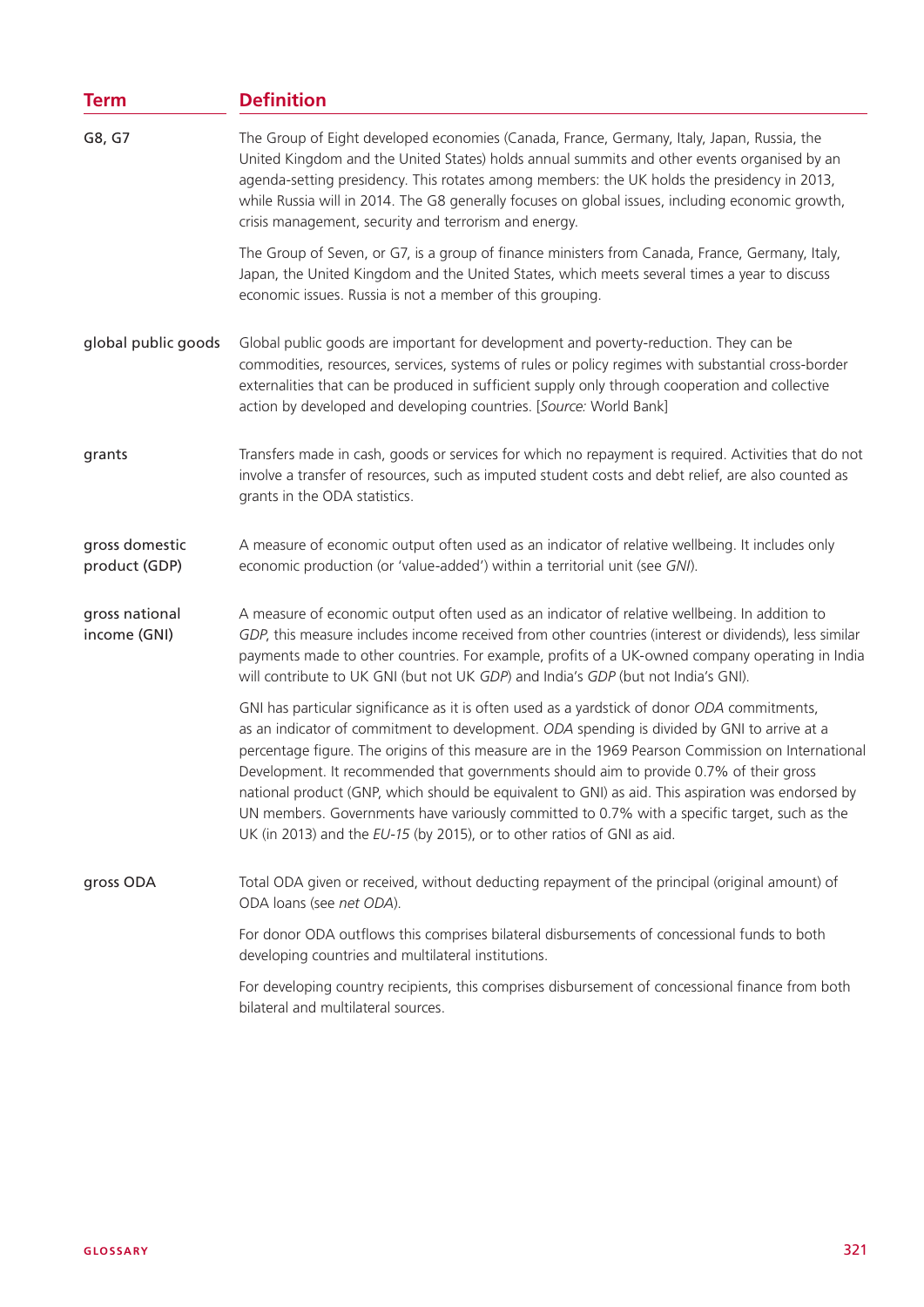| <b>Term</b>                                            | <b>Definition</b>                                                                                                                                                                                                                                                                                                                                                                                                                                                                                       |  |  |  |
|--------------------------------------------------------|---------------------------------------------------------------------------------------------------------------------------------------------------------------------------------------------------------------------------------------------------------------------------------------------------------------------------------------------------------------------------------------------------------------------------------------------------------------------------------------------------------|--|--|--|
| High-Level Panel<br>(UN HLP)                           | Appointed by the UN Secretary-General in July 2012, a panel of eminent persons to advise on the<br>post-2015 development agenda. It provided recommendations on possible future development<br>goals in a May 2013 report, proposing for example an end to extreme poverty by 2030, to be<br>further considered at UN General Assembly in September 2013.                                                                                                                                               |  |  |  |
|                                                        | The three co-chairs were: President Susilo Bambang Yudhoyono (Indonesia); President Ellen Johnson<br>Sirleaf (Liberia); and Prime Minister David Cameron (the United Kingdom). See http://www.un.org/<br>sg/management/hlppost2015.shtml.                                                                                                                                                                                                                                                               |  |  |  |
| <b>International Aid</b><br>Transparency<br>Initiative | A global transparency standard that enables information about aid spending to be easier to access,<br>use and understand. It is a multi-stakeholder initiative, involving traditional bilateral and multilateral<br>donors and developing country governments, civil society organisations and philanthropic<br>foundations. It consists of an agreement of data items that should be published, and a common<br>electronic format in which this should be published. Source: www.aidtransparency.net/. |  |  |  |
| International<br>Development<br>Association (IDA)      | Part of the World Bank Group, an international financial institution that provides concessional<br>grants and loans to the world's poorest countries. Established in 1960, IDA aims to reduce poverty<br>by supporting programmes that boost economic growth, reduce inequality and improve people's<br>living conditions. [Source: World Bank]                                                                                                                                                         |  |  |  |
| least developed<br>countries (LDCs)                    | Group of countries with the poorest economic and human development indicators. The UN-<br>determined criteria are a combination of persistent low per capita income over three years (using<br>World Bank Atlas data, see LICs), and low scores on specific indices of human assets and economic<br>vulnerability. LDCs are not necessarily the same as LICs, because of the different criteria.                                                                                                        |  |  |  |
|                                                        | See www.unohrlls.org/en/ldc/164/.                                                                                                                                                                                                                                                                                                                                                                                                                                                                       |  |  |  |
| loans                                                  | Transfers either in cash or in kind for which the recipient incurs a legal debt. Official loans are those<br>with fixed maturities made by governments (central or local) or official (non-monetary) agencies,<br>for which repayment is to be made by the recipient country. This includes loans repayable in the<br>borrower country's currency, regardless of whether the lender intends to repatriate the repayments<br>or use them in the borrowing country.                                       |  |  |  |
| low-income<br>countries (LICs)                         | World Bank definition based on GNI per capita in US dollars (using Atlas methodology which<br>smoothes market exchange rate-based values). Data is revised annually.                                                                                                                                                                                                                                                                                                                                    |  |  |  |
|                                                        | See http://data.worldbank.org/about/country-classifications.                                                                                                                                                                                                                                                                                                                                                                                                                                            |  |  |  |
| middle-income<br>countries (MICs)                      | See LICs and LDCs                                                                                                                                                                                                                                                                                                                                                                                                                                                                                       |  |  |  |
| Millennium<br><b>Development Goals</b><br>(MDGs)       | A set of eight international development goals officially established following the UN Millennium<br>Summit in 2000, following the adoption of the UN Millennium Declaration, to be met by 2015.<br>The goals cover poverty and hunger, education, gender equality and empowering women, child<br>mortality, maternal health, HIV/AIDS, malaria and other diseases, environmental sustainability, and a<br>global partnership for development. [Source: United Nations]                                 |  |  |  |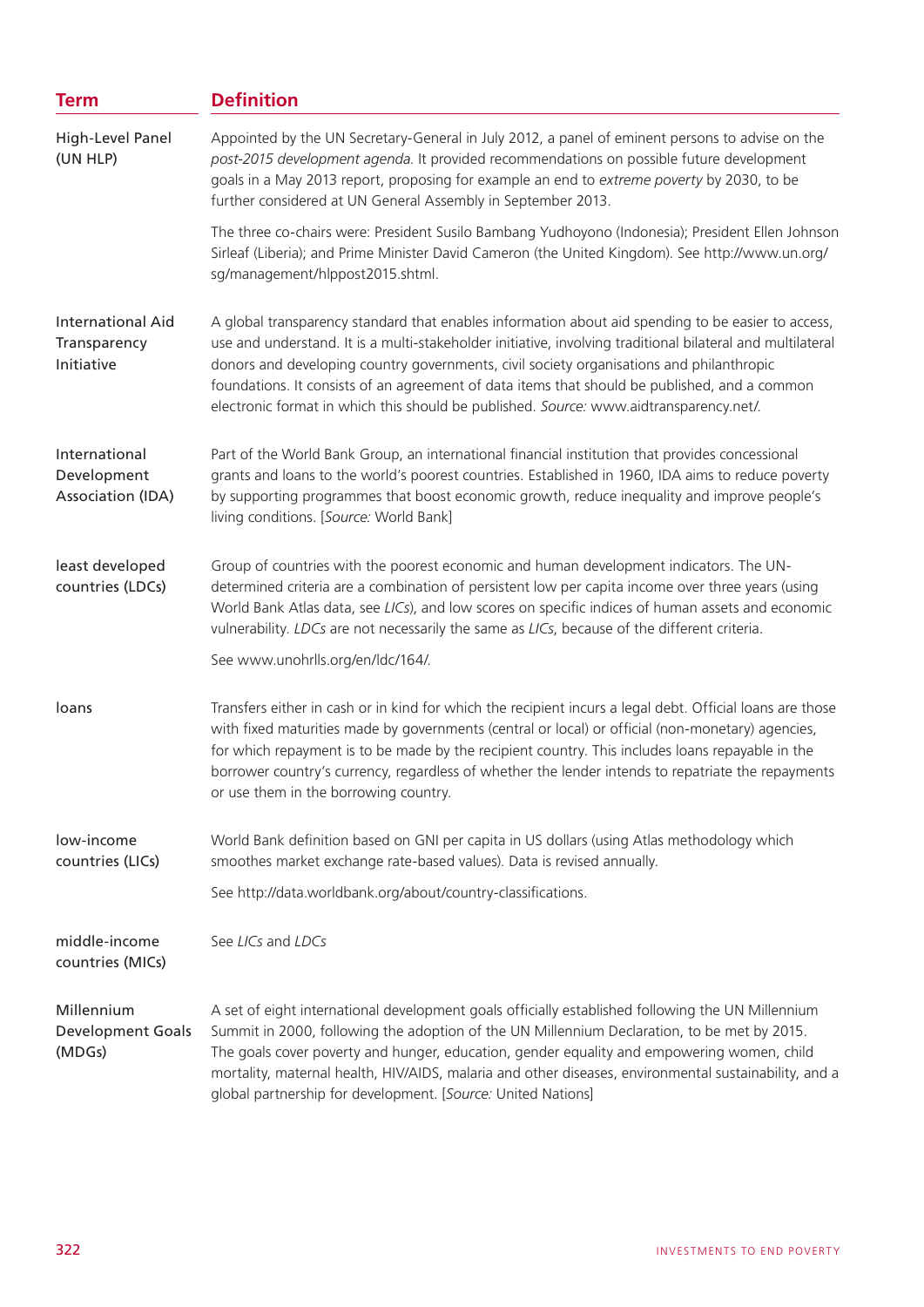| <b>Term</b>                                  | <b>Definition</b>                                                                                                                                                                                                                                                                                                                                                                                                                                                                                                                                               |  |  |
|----------------------------------------------|-----------------------------------------------------------------------------------------------------------------------------------------------------------------------------------------------------------------------------------------------------------------------------------------------------------------------------------------------------------------------------------------------------------------------------------------------------------------------------------------------------------------------------------------------------------------|--|--|
| multidimensional<br>poverty                  | An alternative conception of poverty that measures deprivations across a wider range of<br>deprivations than income alone, including nutrition, health, education and housing.                                                                                                                                                                                                                                                                                                                                                                                  |  |  |
|                                              | The Multidimensional Poverty Index (MPI) is a widely-used measure, internationally comparable<br>measure across 109 developing countries, with 14 dimensions, including empowerment,<br>quality of work and security. While income and the multidimensional poverty measured<br>by the MPI are correlated, their association is complex (see www.ophi.org.uk/policy/<br>multidimensional-poverty-index/).                                                                                                                                                       |  |  |
| multilateral aid/ODA                         | Development assistance provided to regional and multilateral organisations. The DAC defines<br>this aid that is provided as 'core' or un-earmarked contributions, to the UN and other multilateral<br>organisations, programmes and funds which are wholly or partly developmental or humanitarian<br>in their mandate. Where donors impose any restrictions on the use of funds, ODA automatically<br>becomes bilateral. Differs from multilateral disbursements, which are ODA disbursements from<br>multilateral agencies rather than contributions to them. |  |  |
|                                              | (see also bilateral aid and total ODA)                                                                                                                                                                                                                                                                                                                                                                                                                                                                                                                          |  |  |
| net ODA                                      | Total ODA given or received, net of repayment of principal on ODA loans (see also gross ODA).                                                                                                                                                                                                                                                                                                                                                                                                                                                                   |  |  |
| non-DAC donors                               | Countries beyond DAC members also provide development cooperation. In this report, this<br>term refers to governments that are not members of the DAC that have chosen to report ODA<br>allocations to the OECD. This report focuses on 2011 data and as such has 22 non-DAC donors as<br>at 2011, although two have since joined the DAC (see DAC and Government providers outside the<br>OECD DAC).                                                                                                                                                           |  |  |
| non-transferred<br>(ODA or aid)              | Used in this report for ODA that does not represent a new transfer of resources to developing<br>countries. This includes <i>debt relief</i> , administrative costs, costs of students within donor countries,<br>costs of refugees within donor countries and subsidies paid to donor-country banks. Also included<br>in this category are any other CRS records which are specifically flagged as the donor as being<br>spent through donor-country government bodies (not including technical cooperation, food, or<br>commodity aid).                       |  |  |
|                                              | See Methodology for details.                                                                                                                                                                                                                                                                                                                                                                                                                                                                                                                                    |  |  |
| nongovernmental<br>organisations<br>(NGOs) & | Not-for-profit organisations involved in development and public fundraising activities. The UN<br>definition of an NGO is "any non-profit, voluntary citizens' group which is organised on a local,<br>national or international level."                                                                                                                                                                                                                                                                                                                        |  |  |
| civil society<br>organisations (CSOs)        | NGOs are characterised by their independence from government, and value-based actions which<br>promote welfare or development. For specific countries, this report uses the nomenclature<br>commonly used to define NGOs and their local equivalents, for example using private voluntary<br>organisations in the United States. For China, we include non-profit organisations, such as China<br>Red Cross which, despite being controlled by the state, receive revenue from the public.                                                                      |  |  |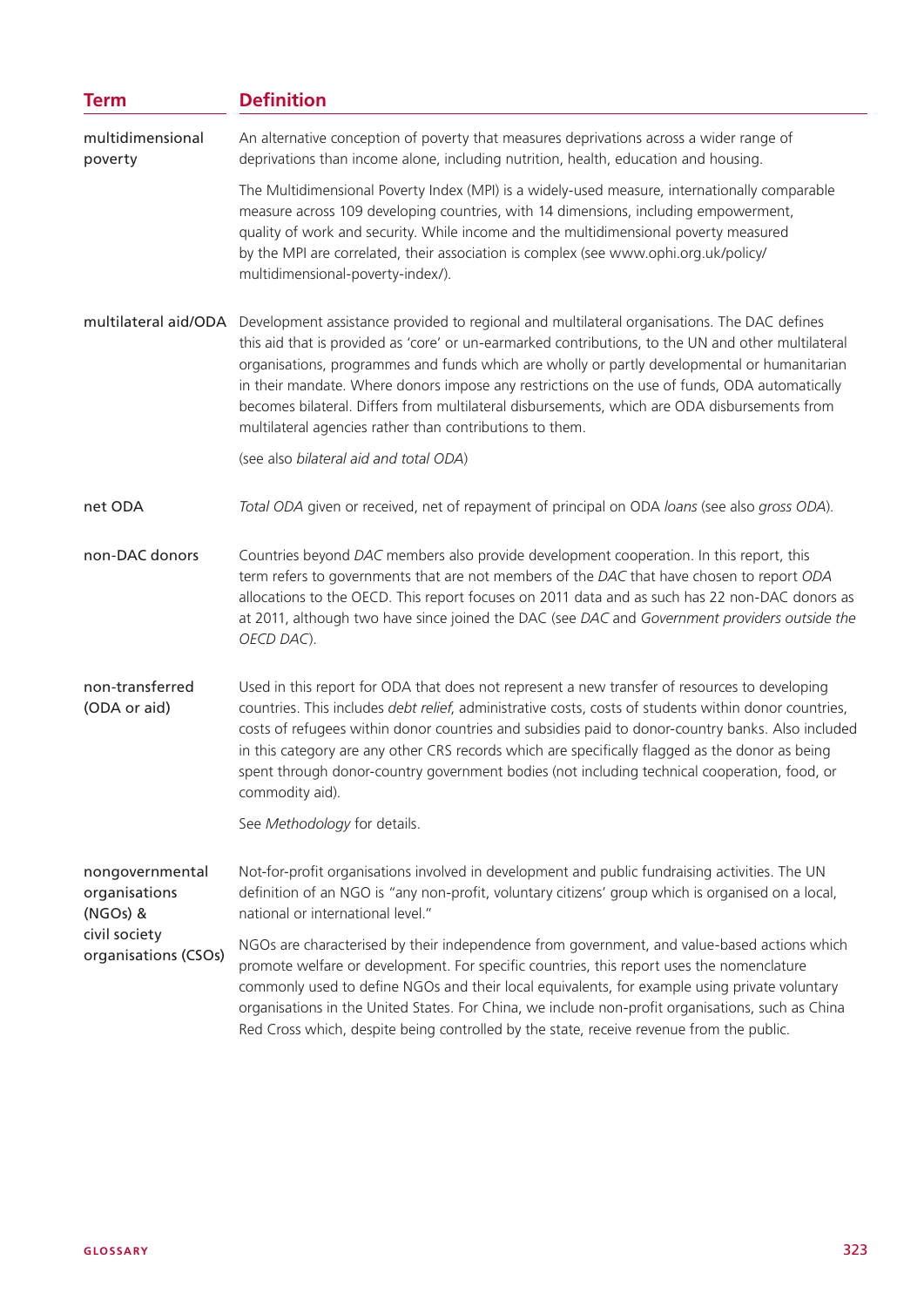| <b>Term</b>                                                               | <b>Definition</b>                                                                                                                                                                                                                                                                                                                                                                                                                                                                                                                                                                                                                    |  |  |
|---------------------------------------------------------------------------|--------------------------------------------------------------------------------------------------------------------------------------------------------------------------------------------------------------------------------------------------------------------------------------------------------------------------------------------------------------------------------------------------------------------------------------------------------------------------------------------------------------------------------------------------------------------------------------------------------------------------------------|--|--|
| official<br>development<br>assistance (ODA)                               | ODA and the term 'aid' are often used interchangeably, but ODA has a specific technical definition<br>which has been adopted in this report. ODA is grants or loans to eligible recipients meeting criteria<br>for the promotion of economic development and welfare from an official source (i.e. government<br>or multilateral organisation) to a set of developing countries agreed by the Development Assistance<br>Committee (DAC) of the OECD.                                                                                                                                                                                 |  |  |
|                                                                           | While poverty reduction is not a specific ODA eligibility criterion, such allocations would generally qualify.                                                                                                                                                                                                                                                                                                                                                                                                                                                                                                                       |  |  |
|                                                                           | ODA includes development assistance across sectors. ODA is reported to the DAC by member<br>governments and several regional and global institutions (see multilateral aid). In addition, several<br>non-DAC members report spending that meets the ODA criteria, as does the Bill & Melinda Gates<br>Foundation.                                                                                                                                                                                                                                                                                                                    |  |  |
|                                                                           | (see also Total ODA, bilateral ODA/aid, multilateral ODA/aid)                                                                                                                                                                                                                                                                                                                                                                                                                                                                                                                                                                        |  |  |
| Organisation<br>for Economic<br>Co-operation and<br>Development<br>(OECD) | Established in 1961 when the US and Canada joined the then Organisation for European Economic<br>Cooperation (formed in 1948). The grouping focuses on economic, social and development<br>research and policies. Russia is in the process of accession, while the OECD has an 'enhanced<br>engagement' programme with five countries: Brazil, China, India, Indonesia and South Africa (see<br>also www.oecd.org/about).                                                                                                                                                                                                            |  |  |
| other official flows<br>(OOFs)                                            | Transactions by the official sector with countries on the list of eligible recipients which do not meet<br>the conditions for eligibility as official development assistance or official aid, either because they<br>are not primarily aimed at development, or because they have a grant element of less than 25%.<br>Source: OECD Glossary of Statistical terms.                                                                                                                                                                                                                                                                   |  |  |
| portfolio equity                                                          | A form of international investment that does not confer significant control or influence. 'Portfolio'<br>refers to a group of assets. Investments of 10% or more of the value or control of an asset or<br>company are considered FDI, while investments below this threshold are portfolio equity. Investors<br>receive returns though interest payments or dividends and can use equity to spread financial risks<br>across different markets. They can also sell their equity on to other investors.                                                                                                                              |  |  |
| post-2015<br>development agenda                                           | The process led by the UN to define future global development framework to succeed the UN<br>MDGs from 2015. (see also MDGs and UN HLP)                                                                                                                                                                                                                                                                                                                                                                                                                                                                                              |  |  |
| private<br>development<br>assistance (PDA)                                | International concessional resource flows voluntarily transferred from private sources to<br>international development, including private finance channelled by corporations, foundations and<br>NGOs.                                                                                                                                                                                                                                                                                                                                                                                                                               |  |  |
| private flows                                                             | In this report, remittances and PDA.                                                                                                                                                                                                                                                                                                                                                                                                                                                                                                                                                                                                 |  |  |
| <b>Purchasing Power</b><br>Parity (PPP)<br>exchange rates                 | Attempt to go beyond using market exchange rates, adjusting for the relative buying power across<br>different countries so enabling international comparisons of welfare of inhabitants. Controlling for price<br>levels, PPPs measure how much money would be needed to purchase the same goods and services in<br>two countries, and uses that to calculate an implicit foreign exchange rate. These are generally based<br>on International Comparison Program data, a global statistical partnership to estimate PPPs through<br>collecting comparative price data and compiling detailed expenditure values of countries' GDPs. |  |  |
|                                                                           | The notation PPP\$ is used in this report, while market exchange rate comparisons use US\$. One<br>exception to this approach is the commonly used \$1.25 a day and \$2 a day poverty thresholds.                                                                                                                                                                                                                                                                                                                                                                                                                                    |  |  |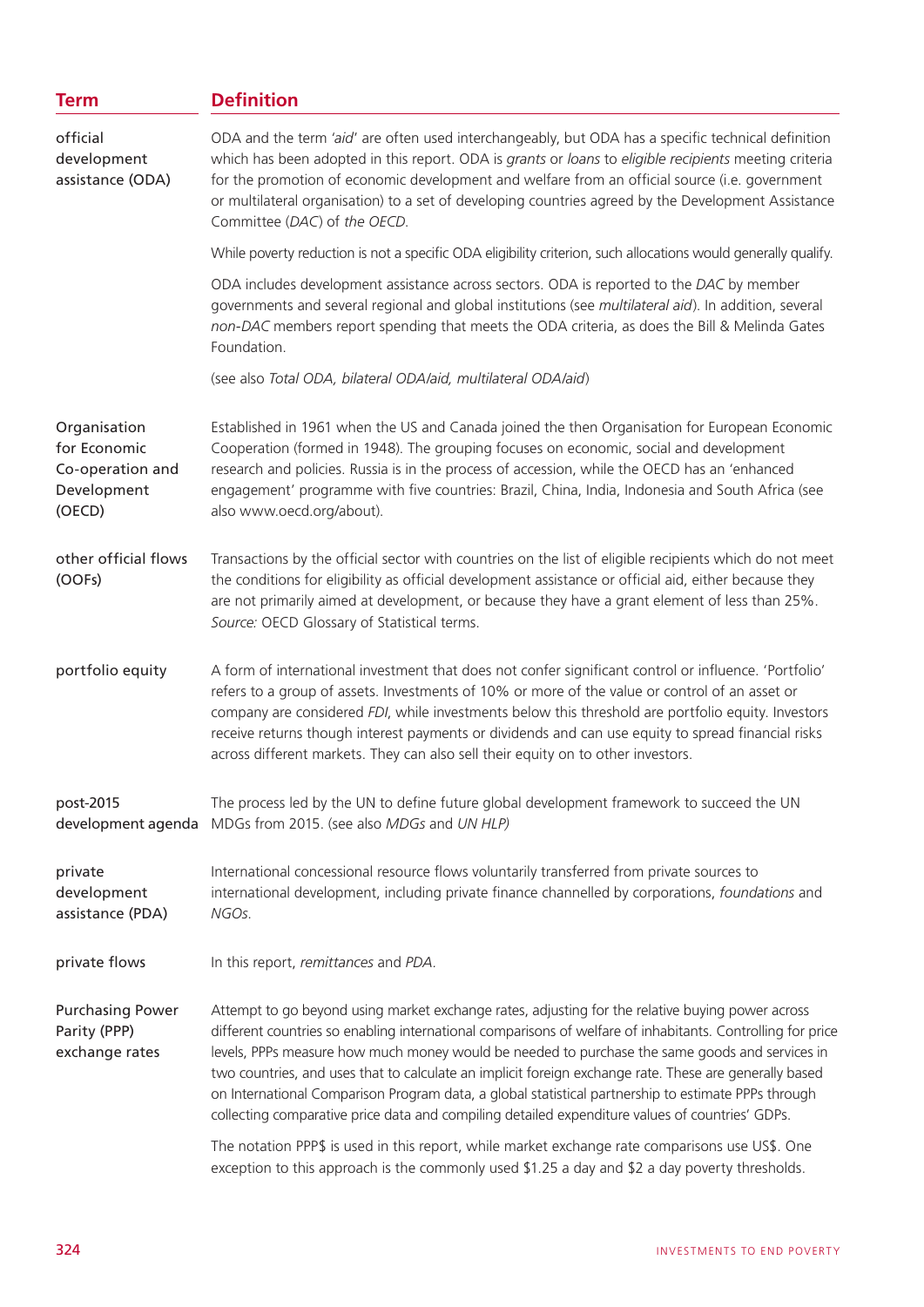| <b>Term</b>                      | <b>Definition</b>                                                                                                                                                                                                                                                                                                                                                                                                                                                                                                                                                                                                                                                                                                                                                         |  |  |
|----------------------------------|---------------------------------------------------------------------------------------------------------------------------------------------------------------------------------------------------------------------------------------------------------------------------------------------------------------------------------------------------------------------------------------------------------------------------------------------------------------------------------------------------------------------------------------------------------------------------------------------------------------------------------------------------------------------------------------------------------------------------------------------------------------------------|--|--|
| remittances                      | Cash transfers made by a migrant worker or immigrant to their country of origin, often to family<br>or relatives. Remittances can also be funds invested, deposited or donated by the migrant to<br>the country of origin. A broader definition can include inkind (non-cash) personal transfers and<br>donations. [Source: www.iom.int]                                                                                                                                                                                                                                                                                                                                                                                                                                  |  |  |
| reverse flows                    | Refers to international resource flows that come out from developing countries that are generated<br>by previous inflows, such as repayments and returns to investments.                                                                                                                                                                                                                                                                                                                                                                                                                                                                                                                                                                                                  |  |  |
| South-South<br>cooperation       | South-South cooperation is a broad framework for political, economic, social, cultural,<br>environmental and technical collaboration among countries of the global South, that is excluding<br>developed countries. Involving two or more developing countries, this may be on bilateral or other<br>bases (e.g. trilateral, sub-regional, regional, inter-regional). Sharing of knowledge, skills, expertise<br>and resources to meet development goals is a characteristic of this form of cooperation. Recent<br>years have seen increased South-South trade and FDI flows, moves towards regional integration,<br>technology transfer, sharing of solutions and expertise and other forms of exchange. [Source:<br>United Nations Office for South-South Cooperation] |  |  |
| tied aid                         | Tied aid credits are official or officially supported loans, credits or associated financing packages<br>where procurement of the goods or services involved is limited to the donor country or to a group<br>of countries which does not include substantially all developing countries. Source: OECD                                                                                                                                                                                                                                                                                                                                                                                                                                                                    |  |  |
| total ODA                        | Total ODA is donors' bilateral ODA plus their multilateral ODA contributions. Differs from total<br>ODA disbursements, which is the sum of bilateral disbursements made by bilateral and multilateral<br>agencies                                                                                                                                                                                                                                                                                                                                                                                                                                                                                                                                                         |  |  |
|                                  | (see also bilateral aid and multilateral aid)                                                                                                                                                                                                                                                                                                                                                                                                                                                                                                                                                                                                                                                                                                                             |  |  |
| unbundle (aid)                   | Unpacking ODA into constituent elements to enhance transparency and enable assessments of its<br>poverty reduction value (see aid bundle).                                                                                                                                                                                                                                                                                                                                                                                                                                                                                                                                                                                                                                |  |  |
| upper income<br>countries (UICs) | See LICs and LDCs                                                                                                                                                                                                                                                                                                                                                                                                                                                                                                                                                                                                                                                                                                                                                         |  |  |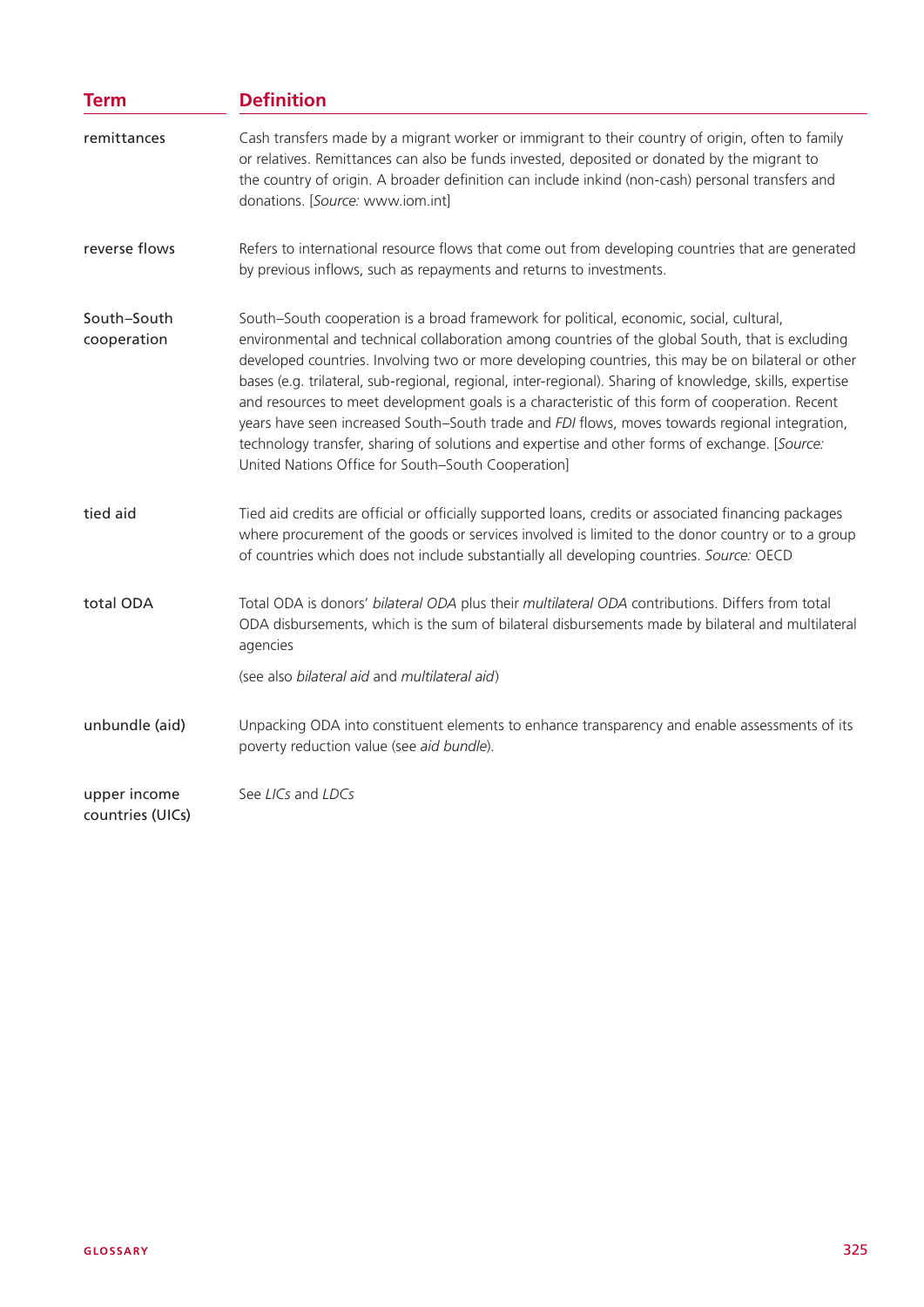# **Methodology**

Investments to End Poverty is based on data from various sources, including estimates developed by Development Initiatives. This section outlines the data sources used for different information and the particular data used in each section of the 2013 report. More detailed methodological notes are available on our website (www.devinit.org).

#### **Resource flows data**

#### *Official development assistance.*

Estimates of ODA are sourced from the OECD DAC aggregate tables and Creditor Reporting System (CRS). The figures reported here are inclusive of debt relief unless expressly stated otherwise. The report presents both gross and net data: these are specified in the notes alongside each figure. The report uses data on disbursements unless otherwise stated. CRS data for the aid bundle analysis was downloaded in January 2013. Other ODA data was downloaded in May 2013. Chapter 3 and Chapter 8 focus on ODA from 23 DAC country donors. Chapter 10 looks at ODA disbursements to recipient countries from all donors that report to the OECD (with the exception of the aid bundle analysis which, as in Chapter 4, is limited to ODA disbursements from DAC bilateral donors and multilaterals). Chapter 11 looks at ODA disbursements from DAC donors and multilaterals. Iceland and Czech

Republic joined the data while this report was being produced and are therefore treated as non-DAC donors.

*Foreign direct investment* data was taken from UNCTAD stat (FDI received by developing countries) and the OECD FDI by partner database (FDI from OECD countries to developing countries). Data on *profits on FDI*  is sourced from the World Bank DataBank. Data on *illicit financial flows*  is taken from the Global Financial Integrity Programme although these flows – capital flight and trade mispricing – are unrecorded or misrecorded by nature so estimates are difficult to verify. Data on *innovative finance mechanisms* was collected from the GAVI Alliance, the Global Fund, IFFIm, UNITAID, Product (RED) and Belgian and French national sources. Estimates of *military and security expenditure* are sourced from Stockholm International Peace Research International and track international expenditure on multilateral peacekeeping operations. *Loans* data on inflows (gross long-term and net short-term disbursements) and outflows (interest and capital repayments) was sourced from the World Bank's International Debt Statistics database. *Other official flows* data was taken from the OECD DAC aggregate tables and Creditor Reporting System (CRS). *Portfolio equity* data is taken from the World Bank DataBank. *Remittances* data was taken from the World Bank.

Total flows received by developing countries are taken from the Migration and Remittances Factbook database; bilateral remittances are taken from the Bilateral Remittances Matrices for 2010 and 2011.

Data on *development finance institutions* is based on an exercise undertaken by Development Initiatives for this report. Available data on approvals and disbursements was collected from the published annual reports of 35 bilateral and multilateral development finance institutions for the period 2000 to 2011. A small proportion of missing disbursements data was estimated using published figures for approvals and approvals data was estimated using published disbursement figures for one institution. A more detailed methodology note is available on our website.

#### *Private development assistance (PDA)*

data covering NGOs, foundations and corporate giving is based on a review undertaken by Development Initiatives for this report. To define what is included as PDA, we use the ODA definition and sector coding by the DAC as a guide. 32 national sources were used to estimate PDA in 16 countries. Two international data sources were used: the OECD DAC 'net private grants' line and the Center for Global Prosperity's (CGP) Index of Global Philanthropy and Remittances. In addition data on PDA trends was estimated from a review of the annual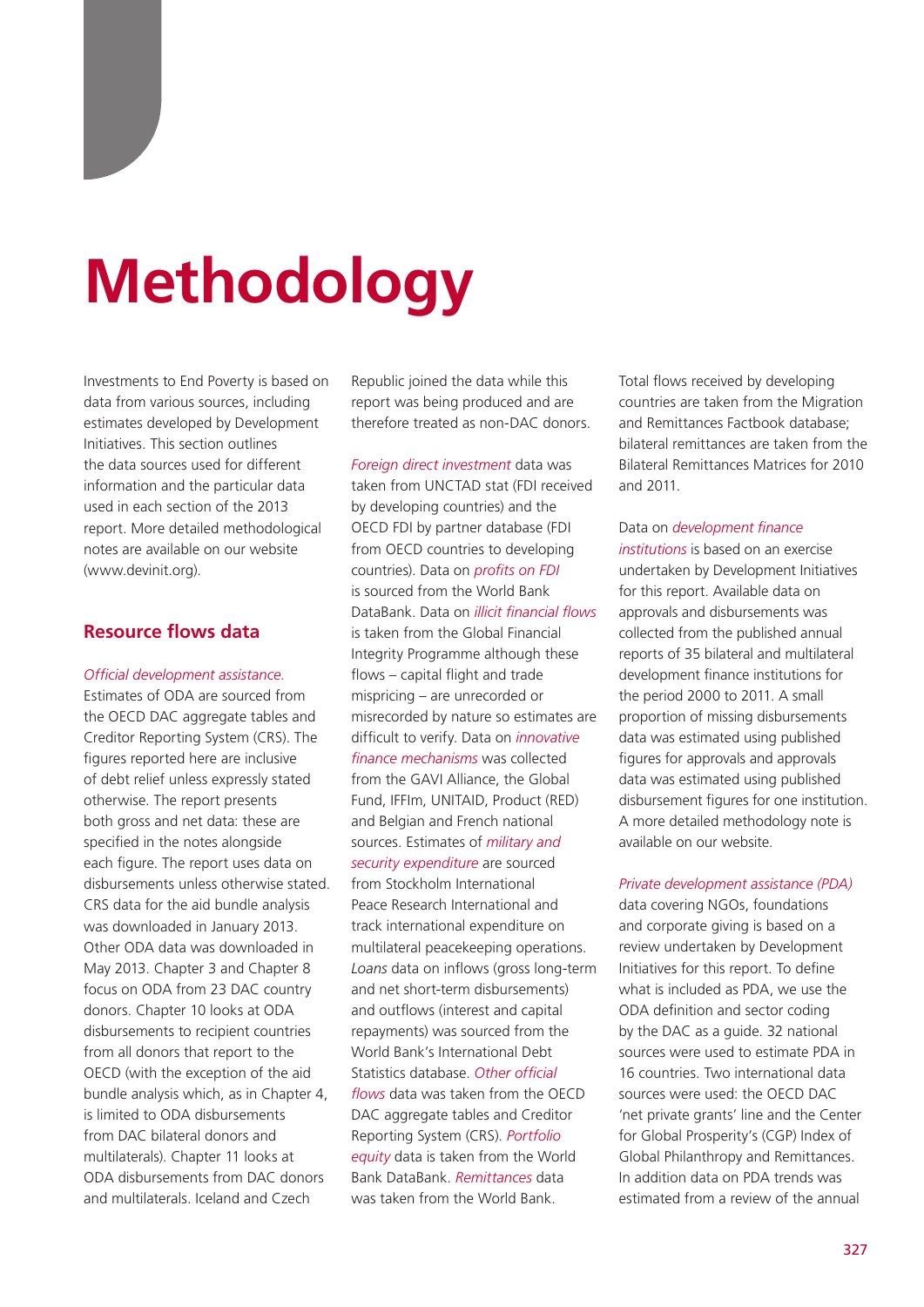reports of 31 international NGOs and confederations, data on 1330 US foundations from the Foundation Center, and data on 213 corporations that report to the Committee Encouraging Corporate Philanthropy. Full details are available on our website.

*Government expenditure* data is taken from the IMF World Economic Outlook. To avoid double counting with international resource flows, general budget support ODA and disbursements on loans to the public sector were subtracted from government expenditure data at the country level. Total expenditure figures are expressed in US\$ values and government expenditure per person figures are expressed in PPP\$ values, unless specified otherwise.

## Data on *government providers of development cooperation outside the*

*OECD DAC* was sourced by the DAC dataset for all 26 countries excluding Brazil, China, India and South Africa. For the latter, data has been drawn from national sources (ministerial reports, Export Import Bank reports, national statistics and budgets). All data is gross or net disbursements as indicated, with the exception of Government of India concessional lines of credit, which are commitments, as are estimates of China's lines of credit from 2002 to 2011. Estimates for the latter have been sourced from Brautigam (2011) for 2002–2009 and modelled by Development Initiatives for 2009 and 2010 based on China's commitment to increase concessional financing to Africa made at the Forum on China-Africa Cooperation in November 2009.

#### Data on *climate change finance* is

sourced from the OECD DAC's climate markers, Heinrich Böll Stiftung's and the Overseas Development Institute's Climate Funds Update and the Landscape of Climate Finance 2011 and 2012 reports from the Climate Policy Initiative.

All resource flow figures used in this report are for developing countries only unless otherwise specified. Where data from the sources listed above was given in currencies other than US\$, oanda. com was used to source exchange rates. Data in current US\$ was converted to constant 2011 US\$ using deflators calculated using GNI data from the IMF World Economic Outlook. PPP\$ exchange rates were sourced from the World Bank DataBank.

## **The aid bundle**

In order to estimate the proportions of ODA that are transferred to a recipient country and, of this, what are the relative shares of cash versus in-kind resource transfers this report uses a number of categorisations of aid, taken from the OECD CRS database.

This database does not state explicitly how much ODA is in the form of money, how much is in other forms or how much is spent within the donor country. Development Initiatives has examined each record in the CRS database for the years 2006–2011 and classified these records according to whether the record was most likely to represent a transfer of cash, an inkind transfer, ODA not transferred to the recipient country, or spending on global public goods and core support to Northern NGOs. This required an analysis of the aid type, flow code, finance type, purpose code, channel code, technical cooperation marker and recipient code of each record. This was supplemented by a text analysis of the short and long descriptions associated with CRS records in order to classify some of the ODA for which the analysis of the record codes was inconclusive.

*Non-transfer aid.* This consists of CRS records that were marked as debt relief, administrative costs, students within donor countries, refugees within donor countries and subsidies paid to donor-country banks. Also included in this category are any other CRS records which are specifically flagged by the donor as being spent through donor-country government bodies (not including technical cooperation, food, or commodity aid).

*Global public goods (GPGs) and donorcountry NGOs.* ODA to research bodies, or to special-purpose funds with no specific geographic focus were counted as contributing to GPGs. CRS records coded as promotion of development awareness were also considered to be a form of GPG. Also in this category is ODA that was given as core support to donor-country NGOs.

*Aid in kind.* This category consists of aid records marked as free-standing technical cooperation, food aid or commodity aid.

*Cash.* The CRS database contains no explicit information on how much ODA is actually transferred as money to developing countries. Therefore the cash category of the aid bundle consists of those types of ODA considered to be most likely to result in cross-border flows of money. These categories are: budget support grants (both general and sector budget support), pooled and special-purpose funds with a specific geographic focus, core support to developingcountry NGOs, ODA to public-private partnerships, grants by development banks over \$1million, all loans and equity investments. Any record with apparently contradictory coding, such as a record with an aid type of budget support, but a marker or purpose code indicating that it is actually technical cooperation or food aid, is counted under the relevant non-cash category. For example \$122 million of ODA with an aid type of budget support has been classified in the report as aid in kind as the technical cooperation flag for the records shows that this ODA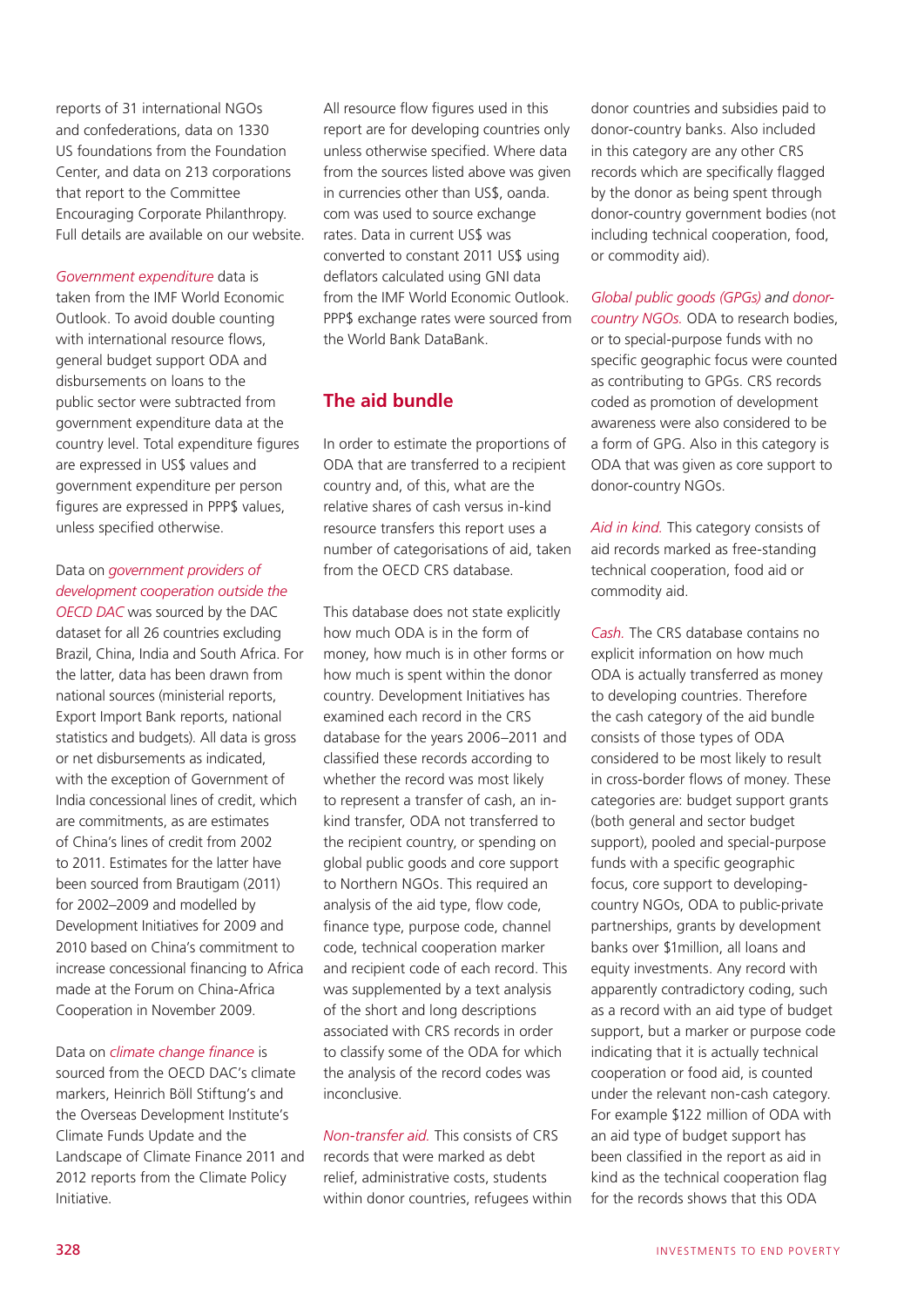has been delivered in the form of freestanding technical cooperation.

*Mixed project aid.* For a proportion of the records in the CRS database, it is not possible to make a meaningful assessment of the form that the ODA was delivered in and this is recorded in the report as 'mixed project aid' as all of these records have an aid type of 'project support'. As these records do not come under any of the categories of spending within the donor country, it is assumed that they represent transfers to recipient countries consisting of a mixture of cash and inkind components.

#### **Overlaps between international resource flows**

It is known that there are overlaps in the flows captured by data series estimating different resource flows (Chapter 6). Where possible these overlaps have been quantified to avoid any double counting between series. Loans reported as ODA and OOFs were subtracted from disbursements of long-term loans from official sources at the recipient country level, and at the institutional level from data collection on approvals and disbursements by development finance institutions. Data on PDA is based on non-official sources of income in order to avoid overlaps with ODA. Estimates of innovative finance and climate change finance are not added to international flows on the assumption that these flows are captured entirely in data on other flows such as ODA, OOFs, loans and FDI. It is known that there are other potential overlaps between international resource flows, but there is insufficient data available to quantify these overlaps.

#### **Other data**

Estimates of *\$1.25 a day poverty* are based on the latest data from the

World Bank. Estimates for OECD DAC regions were calculated by aggregating and weighting the country estimates. Regional averages have been applied to calculate any missing country-level data, in line with international practice. Note that regional estimates differ from World Bank regional estimates because they refer to different regions and for methodological issues. Projections of \$1.25 a day poverty are from the Brookings Institution (Chandy, Ledley and Penciakova 2013c) and some estimates in Chapter 1 differ slightly from figures elsewhere in the report due for methodological reasons. Data on *multidimensional poverty* are from the Oxford Poverty and Human Development Initiative.

Data on *population, GNI* and *GDP* was sourced from the World Bank DataBank.

## **Sector definitions**

Our sectoral ODA analysis is based on 13 sector groups, which are closely aligned with, but not identical to, the OECD DAC's sectors. These groups are built by aggregating figures reported under different OECD DAC purpose codes.

*Agriculture and food security* includes all agricultural purpose codes, including policy and administration, agricultural education and research, land and water resources, agriculture and farming and related services, plus figures reported as forestry, fishing, rural development and development food aid. *Banking and business* covers banking and financial services, including financial policy and management, monetary institutions, formal and informal sector financial intermediaries, education training in banking and financial services; business services, including privatisation. *Debt relief* covers debt forgiveness, rescheduling and refinancing, and other actions related to debt.

*Education* includes all identifiable general education components from policy and administration, to provision at primary, secondary and tertiary level (including multi-sector and vocational training). *Environment* includes multi-sector projects related to general environmental protection. *General budget support* includes figures specifically reported as general budget report. *Governance and security* includes a wide range of activities including government and civil society general and conflict peace and security. *Health* includes general health activities, including medical services, medical research and the management of health policy; basic healthcare interventions such as basic nutrition and infectious disease control; and population policy and reproductive healthcare, including HIV/AIDS programmes. *Humanitarian* includes emergency response (including emergency food aid, emergency relief and relief coordination); reconstruction, relief and rehabilitation; and prevention and preparedness. *Industry and trade* includes figures reported towards industry, mineral resources and mining, construction, tourism and trade policy and regulation. *Infrastructure* covers transport and storage; energy generation and supply; communication (including information communications technology, printing and publishing); construction; housing policy and administrative management; and urban development and management. *Other social services* includes social and welfare services, policies related to employment and housing, culture and recreation, statistical capacity building and other social services. *Water and sanitation* includes water supply, basic drinking and sanitation facilities, waste management; water and sanitation policy, administration and education. *Other* includes figures reported outside of the sectors listed above, including multisector ODA, administrative costs, support for refugees in the donor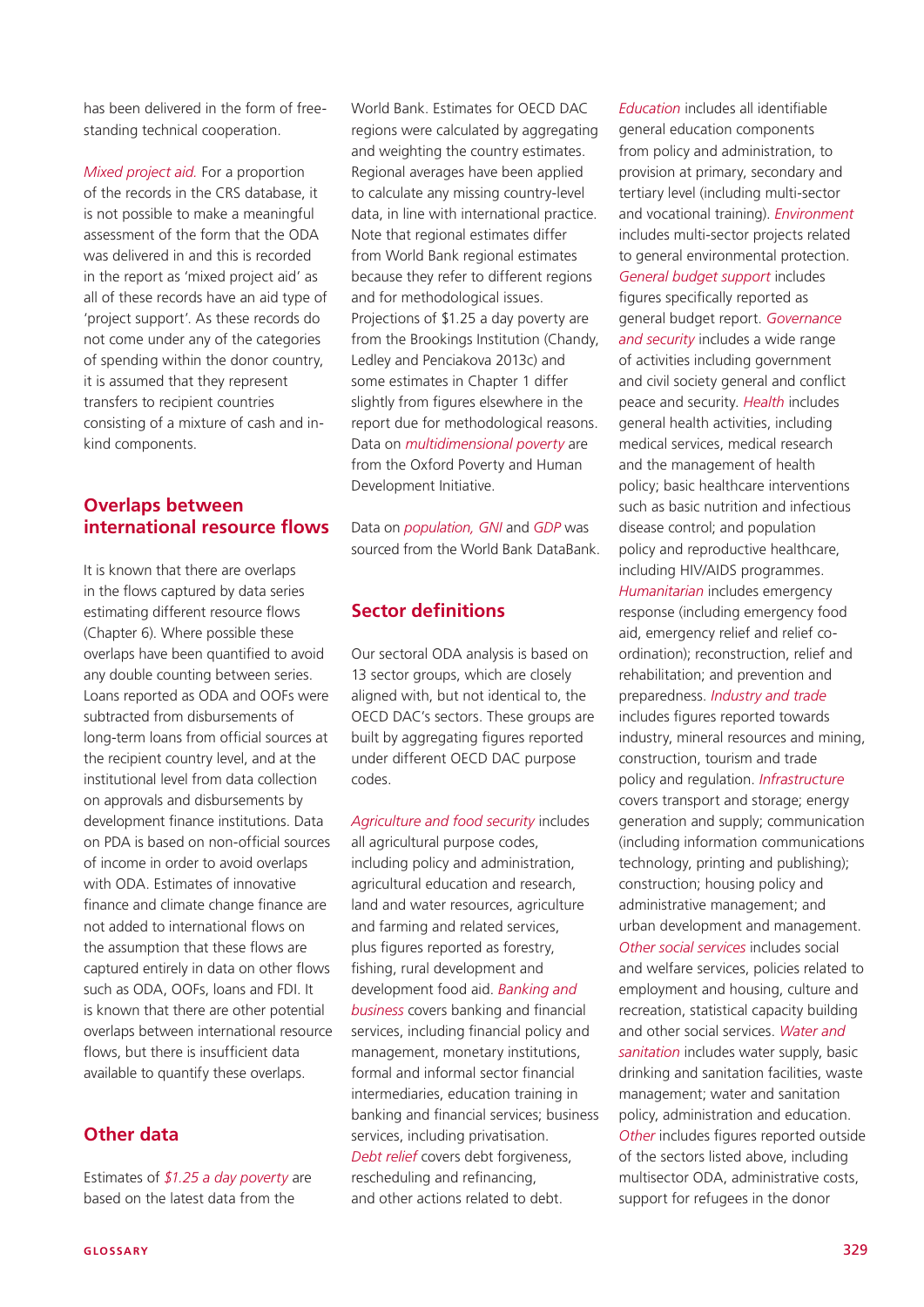country and unallocated or unspecified flows.

Eleven of the thirteen sectors are considered 'core sectors' (this excludes debt relief and general budget support). These sectors classifications are used in sectoral analysis of ODA and OOFs throughout the report. Sectoral analysis of other flows has been aligned to this system as much as possible but is not fully consistent given the different sector classifications used in data for FDI, PDA and donors who do not report to the OECD.

#### **Developing countries**

This report uses the OECD's 2012 list of ODA recipient countries as the definition of 'developing countries' which includes 148 countries. Aggregate figures of resource flows to all developing countries are the sum of flows to these 148 countries.

Regional data is based on the OECD's regional classifications, which group developing countries into nine regions: Europe, East Asia, Middle East, North and Central America,

North Africa, Oceania, South and Central Asia, South America and sub-Saharan Africa. Some imputations are made to calculate regional totals. For example, ODA reported as 'Africa, regional' has been attributed to the regional totals for North Africa and sub-Saharan on the basis of the ratio of ODA reported to countries in these regions.